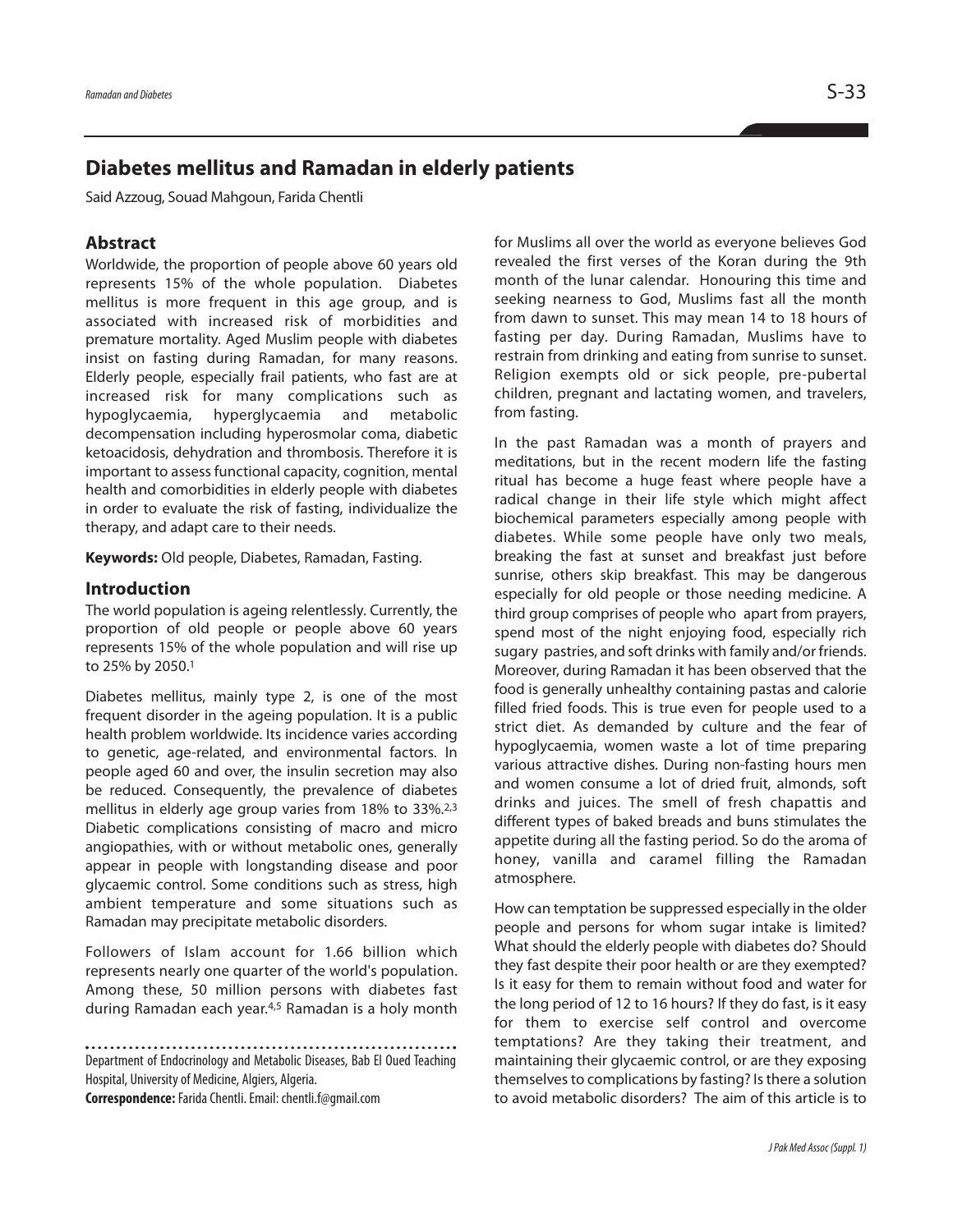answer all these questions.

# **Reasons for Fasting**

Because of the lunar calendar, Ramadan falls in different seasons over a cycle of about 33 years. When it falls in winter it is relatively easy, but in peak summer, it is too challenging and risky, especially during the first week for old or sick people. In Muslim countries most people with diabetes mellitus want to fast, and insist on fasting, whether they are young or old. The EPIDIAR study showed that 43% of patients with type 1 diabetes, and 79% of those with type 2 diabetes fast during Ramadan. 6

Old diabetics, much more than young ones, insist on fasting during Ramadan, for many reasons. First of all, it is a habit for them as they have been observing fasts from a very young age. They also have a stronger belief in religion compared to the younger people. Performing their religious duty provides self-satisfaction and increases their self-esteem. On the other hand, they like sharing the Ramadan festive atmosphere and want to feel normal and not sick or handicapped. Not fasting is considered shameful: even if they feel tired and weak. Old persons fast because of the fear of being labeled as nonbelievers or handicapped. Sometimes this fear is so strong that they prefer taking the risk of metabolic complications than being seen eating or drinking. In some areas, where the society is intolerant, many people do not understand that some persons, although they seem outwardly healthy, are really sick. This is the case for elderly people with diabetes, especially those with longstanding disease and comorbidities. For this reason, people suffering from chronic diseases are sometimes obliged to fast to avoid embarrassment and culturally not to offend their neighbours and colleagues. In some countries, even if one eats in private, or takes medication with water, it can become obvious as one does not look as tired as those who are fasting. Even brushing one's teeth may be suspected to be a ploy to hide the smell of coffee.

# **Risk Stratification**

Do all old people have the same challenges, the same attitude towards Ramadan and the same ability to fast? Of course not! It does not depend on their civil age, but on their vascular or physiological age, their cognitive function and on having or not having diabetes complications and comorbidities.

The WHO defines elderly as people over 60 or 65 years age, but most scientific societies consider a person is old if his/her civil age is superior or equal to 75. Actually, it is more important to consider the physiological or vascular age that varies according to genetic and environmental factors, and presence or lack of morbidities such as diabetes mellitus, hypertension, obesity, and cognitive dysfunction. Hypothyroidism, hyperthyroidism, renal and hepatic insufficiency, impaired memory/cognition and many other non-glycaemic abnormalities may be present in a person with diabetes, too.

Diabetes mellitus is a major risk factor for frailty which can lead to increased risk for morbidities and premature mortality. <sup>7</sup> Therefore it is important to assess functional capacity, cognition, mental health and comorbidities in elderly persons with diabetes in order to evaluate the risk of fasting, and to adapt care and individualize the therapy. 8

The IDF categorizes diabetic patients in three functional categories. 1

 Category 1 includes people who are functionally independent. In this group diabetes mellitus is the main medical problem. These persons are at a moderate risk for fasting, provided that they do not have other comorbidities and are not taking hypoglycaemia inducing therapy.

 Category 2 encompasses patients who are functionally dependent on another person. They are subdivided in 2 subcategories: frail patients and patients with cognitive impairment.

- Frail patients are characterized by a combination of fatigue, weight loss, and severe restriction in mobility and strength which increase the risk of falls and institutionalization.

- The second subcategory includes patients with dementia who have cognitive impairment and are unable to self-care. This category of patients is at increased risk of both hypoglycaemia and hyperglycaemia.

 Category 3 includes patients at the end of life care. These individuals have a significant medical illness or malignancy and have a life expectancy of less than one year.

According to this classification it is clear that the risk of fasting in the two last categories is very high, as complications can be life threatening.

Although there is no study that evaluates the risk of fasting in old patients, elderly persons, especially frail ones, who fast are at increased risk of hypoglycaemia, hyperglycaemia, and metabolic decompensation such as hyperosmolar coma, diabetic ketoacidosis, dehydration and thrombosis.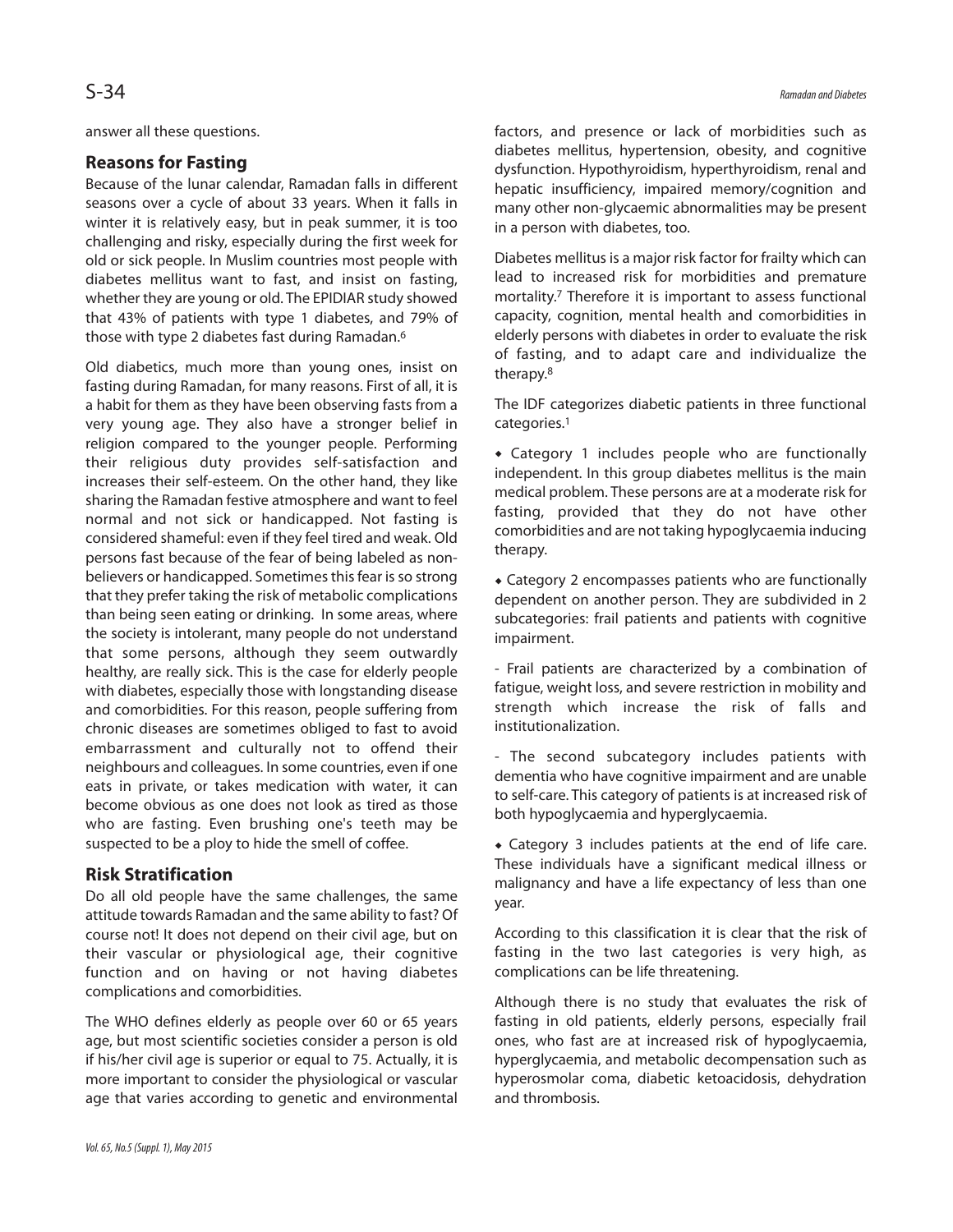#### **Hypoglycaemia**

In diabetic persons a decrease in food intake is a great risk factor for the development of hypoglycaemia independent of age. <sup>9</sup> The EPIDIAR study showed that fasting during Ramadan increased the risk of severe hypoglycaemia (defined as hospitalization due to hypoglycaemia) from 4.7 fold in patients with type 1 diabetes (from 3 to 14 events per 100 patients per month) to 7.5 fold in patients with type 2 diabetes (from 0.4 to 3 events per 100 patients per month). <sup>6</sup> In the ACCORD study, elderly subjects were more prone to severe hypoglycaemia, and the risk was 50% higher than in young patients. <sup>10</sup> In addition, hypoglycaemia was associated with 2 fold increased risk of mortality in hospitalized patients aged above 70 years. 11 Hypoglycaemia, especially severe episodes, are associated with an increased risk of cardiovascular events, hospitalizations and all causes of mortality. <sup>12</sup> Persons who are at very high risk for severe hypoglycaemia while fasting are: those who presented with severe hypoglycaemia within the three months prior to Ramadan, patients with a history of recurrent hypoglycaemia and persons with hypoglycaemia unawareness, especially the elderly or those with neurological complications and/or cognitive disorders. 13

#### **Hyperglycaemia**

The EPIDIAR study showed that the risk of severe hyperglycaemia requiring hospitalization increased 5 fold in patients with type 2 diabetes mellitus (from 1 to 5 events per 100 patients per month). The risk of severe hyperglycaemia with or without ketoacidosis increased threefold in patients with type 1 diabetes (from 5 to 17 events per 100 patients per month). <sup>6</sup> Hyperglycaemia is due to an excessive reduction in the dosage of medications by patients, in order to avoid hypoglycaemia, but also because of excessive food intake during non fasting hours. As expected, patients who reported excessive food intake during the first meal with a lot of glucose intake had higher rates of severe hyperglycaemias. <sup>6</sup> Consequently, one should pay great attention to elderly patients who prefer soft and sweet foods, and in whom symptoms of hyperglycaemia such as fatigue, polyuria, urinary incontinence and cognitive impairment may be wrongly attributed to ageing. Cognitive impairment symptoms may also be dramatically improved with glycaemic control which proves the relationship with hyperglycaemia. <sup>14</sup> Patients at high risk of severe hyperglycaemia are those with sustained poor glycaemic control, ketoacidosis within three months prior to Ramadan and patients who had hyperosmolar hyperglycaemic coma within the previous three months. 13

### **Dehydration and Hyperosmolar Coma**

Malnutrition and dehydration are frequent in elderly people and warning symptoms are often overlooked. Limitations of fluid intake during fasting especially during summer and if the fast is too prolonged can lead to extreme dehydration with hyperosmolar coma. Moreover glycosuria secondary to hyperglycaemia can worsen dehydration and cause hypovolaemia which can be life threatening.

Patients on diuretic treatment are also at increased risk of dehydration. This can cause orthostatic hypotension, syncope and falls with a high risk of bone fractures in old people. <sup>15</sup> Dehydration can also lead to an increased procoagulant state with a risk of thrombosis. In this context an increased risk of thrombosis of the central vein of the retina during Ramadan has been reported in some populations. 16

### **Cardiovascular Risk**

Several studies have assessed the effect of fasting on cardiovascular system. In a systematic review of the literature, Salim et al. evaluated the effect of Ramadan fasting on cardiovascular diseases. These authors showed that fasting has minimal effect in patients with stable disease. However, patients with unstable diseases, and patients with impaired cardiac function were at high risk of decompensation, and should be discouraged from fasting. <sup>17</sup> It is important to consider the duration of fasting too, as not eating during a long period may have negative effects on cardiac complications.

Al Suwaidi et al, in a population based study, noted that the incidence of acute coronary syndromes during a ten years period of Ramadan was not influenced by fasting. <sup>18</sup> However, patients with a recent heart attack are at high risk and should be discouraged from fasting. According to some authors, fasting during Ramadan does not seem to have an impact on stroke incidence.19,20 However, blood pressure may be uncontrolled as visits to the emergency department increase during Ramadan. <sup>21</sup> So, blood pressure control should be taken into account during fasting, especially in elderly persons, to prevent stroke and heart decompensation.

## **Treatment of diabetes in elderly persons during Ramadan**

It is important to review diabetes treatment during Ramadan in order to avoid both hypoglycaemia and hyperglycaemia. In the EPIDIAR study, it was observed that during Ramadan fasting, treatment based on antidiabetic drugs were not modified in 79% among